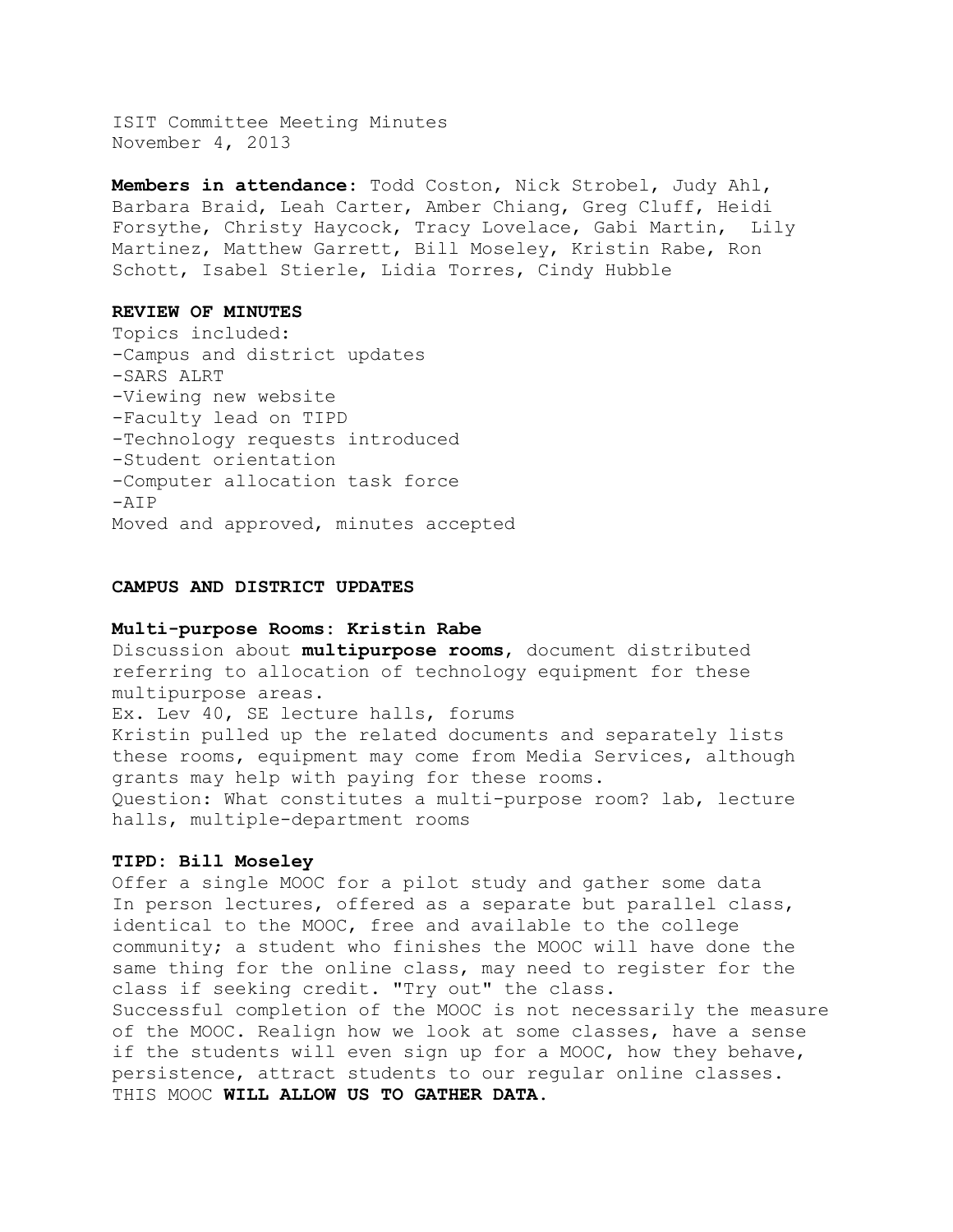### Midterm report will come from Bill.

Suggestion: offer a slightly larger class in the fall to increase the MOOC data gathering. Low cost since material is ready to go. Training and working in the fall with faculty, do so with the various depts as part of their regular course offerings.

Question: How to advertise? Possibly Facebook Counseling? First couple of weeks, enroll in this class, seeking counselors, no matriculation for the MOOC, Bill expects low enrollment, low enrollment limit by bill. Students are not expected to call counseling and/or A&R

Will reconsider how this impacts these areas later if we expand.

Question: How to interact with the students in the MOOC? little interaction Communication with MOOC students as part of the data collection.

Question re A&R: potential for disaster, already discussed with Sue Vaughn. Students should expect to work on the MOOC class as an independent entity.

Complications with MOOCs regarding Contract, scheduling issues, union issues, etc.

# **BLOG TO BE LAUNCHED: BC-TIPD.net/blog**

To be launched in a few weeks, will cover how to effectively use technology in the classroom, ennovation, and professional development.

### **BUDGET COMMITTEE MEMBERS ATTEND MEETING**

People will observe us during today's meeting to see how we prioritize and to see if we relate choices to BC's strategic goals. Nick and Todd got questioned about info from a researcher, every recommendation that we had on technology.....we have met our recommendations. As a campus, we understate all the things that we do. We are in

really good shape. **OFFICE 2013** is next version to be put on computers in labs and

teaching classrooms. Some depts want to wait. **ACTION ITEM: CHECK WITH EACH DEPT WHETHER TO INSTALL OFFICE 2013; MUST RUN 2010 or 2013, not both**.

Question: Has the software been tested in working with other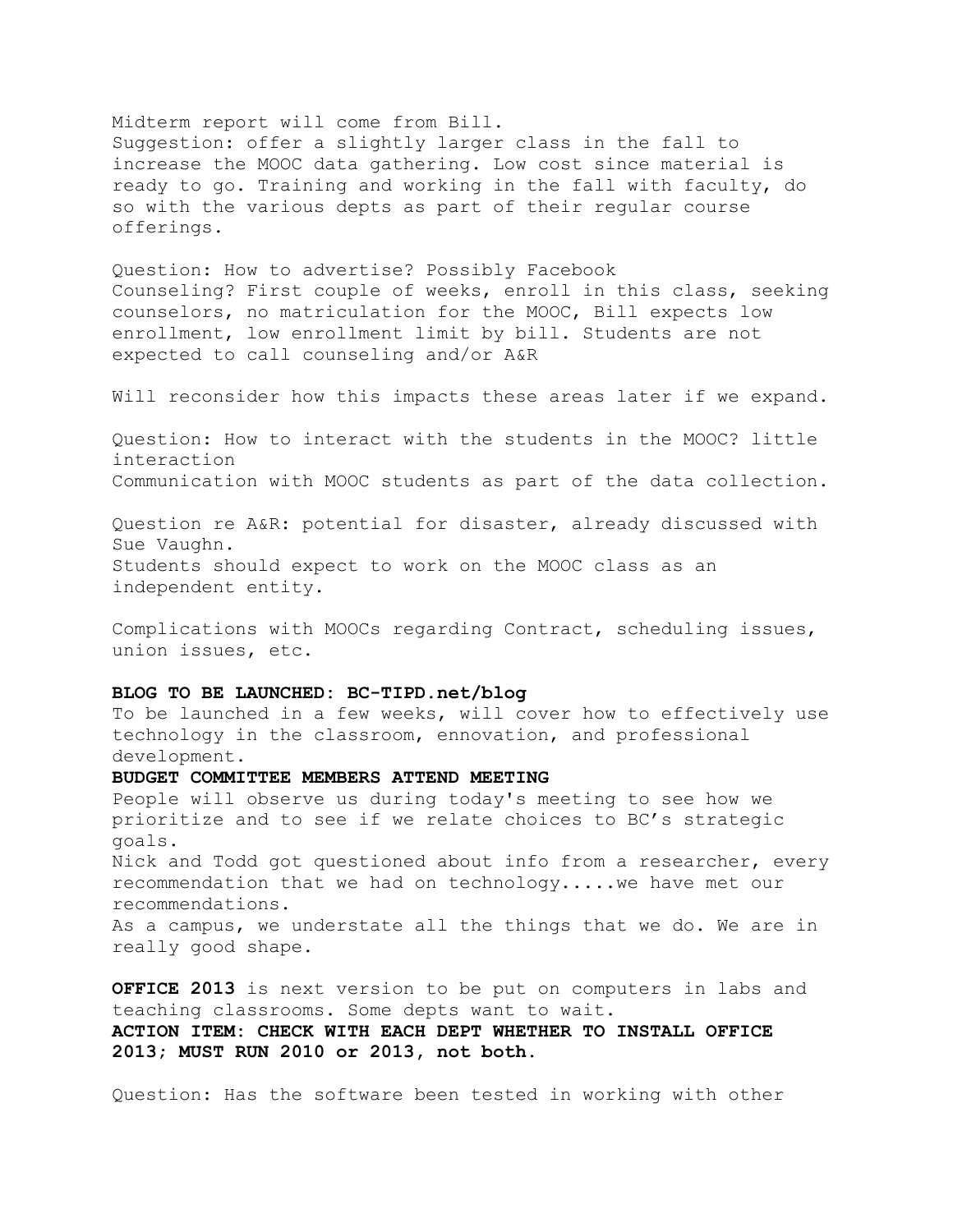software on existing computers? Only as necessary. Some departments may use more extensive software materials not yet tested. If instructors want to test their use of software packages, they can do so on the testbed computers in IT to give the IT staff an idea of the depth that faculty are potentially going to use software packages.

**CLASSROOM TECH VoiceOverIP (VOIP)** Huge project with the phone system to be updated. Need to go to VOICEOVER I P, BROADCAST MESSAGES, FULL PHONE SYSTEM REPLACEMENT AND ADDING PHONES TO THE CLASSROOMS

Where do departments want phones to be placed in classrooms and labs? Back of room, front of room, instructor stations, emergency situations, etc. Plan to standardize in all the classrooms, but get some feedback from our areas.

**ACTION ITEM: Talk to all employees at meetings about where they think phones should be placed.** Phones now work with the computer network.

Question: Tested phone system with high technology software?

Digital phone, voicemail gets sent as email attachment, can answer in office from the computer if you have a headset that will require some training in location.

Summer of 2014: expected process at BC, tried at other campuses Question: Texting students for a future topic.

Question? power goes out.......how to deal with, IBF ROOMS ups equipment to keep some power available, earthquake

## **TECHNOLOGY REQUESTS**

Annual program review ex, from Nick Strobel's APR points and priority, rubric for the points Replacement for a stolen device, older device, etc. Have an existing Funding source: how does it impact the campus?

Points organized by increasing value and how prioritized. Moratorium to hold off on starting new labs because we need more staff support. One person hired: half shared by C6 funding and half by STEM. Wireless keyboard and mice, need for more batteries and problems with theft: monitors may be better. Need more discussion in the future.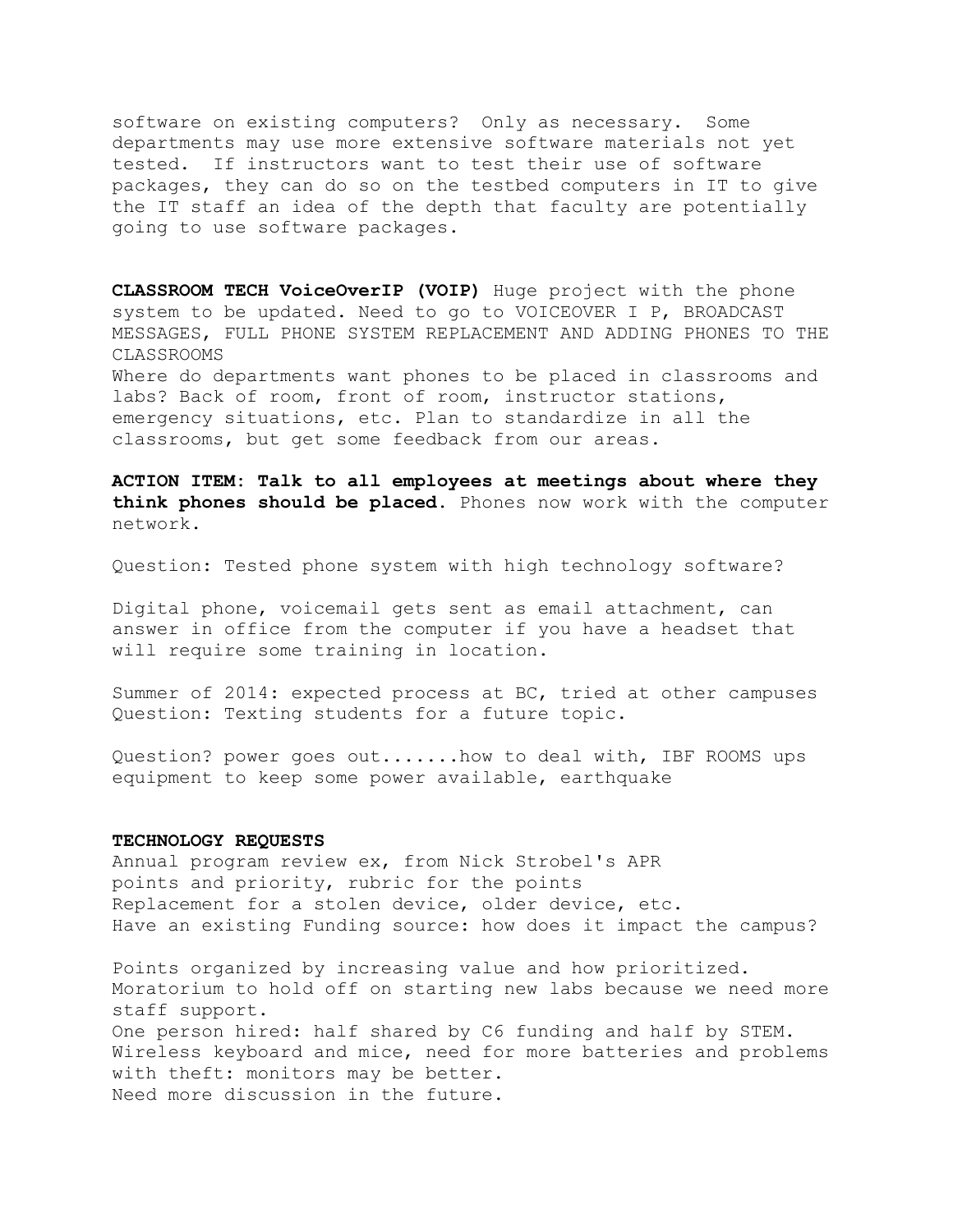Question: total cost? Represents everything in the column, not just those that have funding.

How much money available? Prioritize in case money is available, we will see in spring how much we can spend.

"Needs funding" area, can have more discussion in the future.

Discussion begins working up the list starting at 4th line from bottom summer project ag building tech Business bldg Work being done in these areas already, so address the tech right away.

-Forum east and west. M&O work done, but not tech

-5-year replacement plans \$60k for Media Services (such as projectors and other AV equipment)

-5-year replacing plans for about \$720k for Information Services (computers = \$500K, network infrastructure = \$250K)

-All else beyond that are requests are from unique depts

Question: How to make a decision about which to replace? 500 oldest would be first

Question: about the "needs further discussion", do these get left out, forgotten. May come back on the list May need to reevaluate next year, Ex. computer lab will not happen now

"Needs further discussion" Kristin suggested New spreadsheet will be put together to give details about this aspect.

EX: on culinary arts for a new computer lab, cost only includes hardware, not back end support

Tentatively funded for 5-year replacement plan, but some funding got yanked. Sonya would like to have a 3-year replacement plan.

Technology classrooms, could be in \$720k of 5-year replacement plan